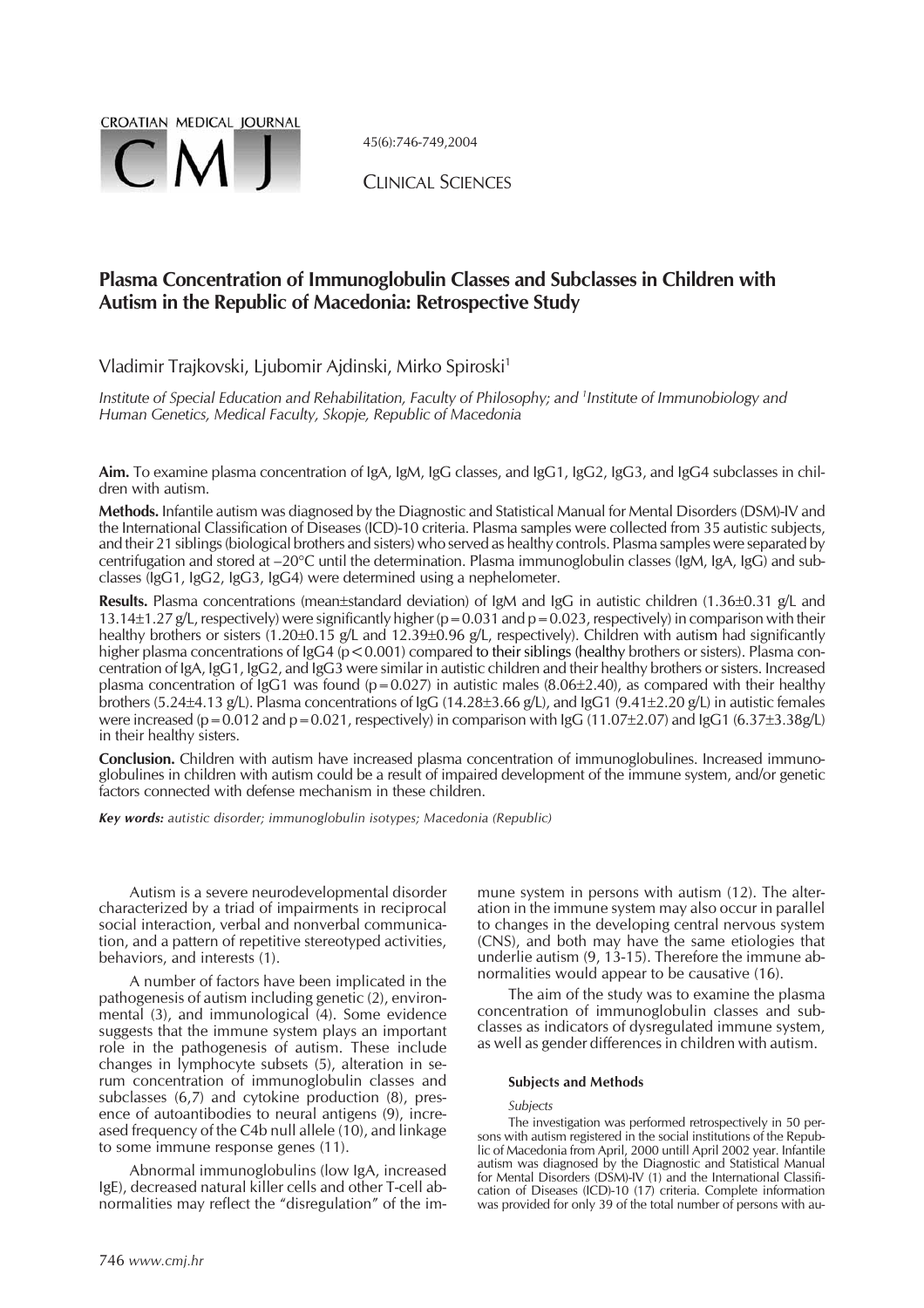tism. Blood for immunogenetic investigations was taken from 35 persons with autism (24 boys and 11 girls), as well as from 21 their siblings (7 boys, and 14 girls) after obtaining their informed consent (4 persons did not accept to participate in the investigation). Ten milliliters of venous blood was drawn from each donor by standard venipuncture, using vacutainer with EDTA after parental consent. At the time of blood drawing, none of autistic children were receiving any prescription medication or antipsychotic drug.

#### *Immunoglobulin Measurement*

Plasma samples were separated by centrifugation, and stored at -20°C until the determination. Serum immunoglobulin classes (IgA, IgG, IgM, and IgE) and subclasses (IgG1, IgG2, IgG3, and IgG4) were determined immunonephelometricallly by an automated Nephelometer Analyzer BN-100 (Dade-Behring, Vienna, Austria).

#### *Statistical Analysis*

Data were analyzed using standard statistical program Statgraphics Plus for Windows version 2.1 (Microsoft Corp., Redmond, WA, USA). The probability level (p-value) was evaluated by the Student's t test. The results are presented as the arithmetic mean±standard deviation (SD). P values of 0.05 or less were considered significant.

## **Results**

Age and plasma concentration of immunoglobulin classes and subclasses in children with autism and their siblings (their healthy brothers or sisters) are presented in Table 1 and 2.

Children with autism were younger than their healthy brothers or sisters (10.14 $\pm$ 5.81 vs 13.14 $\pm$ 6.45 years,  $p=0.078$ ). Autistic males were significantly younger that their healthy brothers (9.88±5.75 vs  $14.14\pm3.44$  years,  $p=0.031$ ) but the age differences between the autistic females and their healthy sisters were not significant (Tables 1 and 2).

Plasma concentration of IgM in autistic chlidren was significantly higher  $(p=0.031)$  in comparison

| <b>Table 1.</b> Age and plasma concentration of immunoglobulin                                                  |
|-----------------------------------------------------------------------------------------------------------------|
| classes and subclasses (mean $\pm$ standard deviation) in chil-                                                 |
| dren with autism and their healthy brothers or sisters                                                          |
| the contract of the contract of the contract of the contract of the contract of the contract of the contract of |

|                       | Autistic children | Healthy brothers      |         |
|-----------------------|-------------------|-----------------------|---------|
| Parameters            | $(n=35)$          | or sisters $(n = 21)$ | $D^*$   |
| Age (year)            | $10.10 \pm 5.8$   | $13.10 \pm 6.5$       | 0.078   |
| Immunoglobulins(g/L): |                   |                       |         |
| lgA                   | $1.63 \pm 0.33$   | $1.52 \pm 0.30$       | 0.217   |
| lgM                   | $1.36 \pm 0.31$   | $1.20 \pm 0.15$       | 0.031   |
| lgG                   | $13.14 \pm 1.27$  | $12.39 \pm 0.96$      | 0.023   |
| lgG1                  | $8.45 \pm 0.82$   | $8.09 \pm 0.60$       | 0.086   |
| lgG2                  | $2.44 \pm 0.38$   | $2.34 \pm 0.52$       | 0.441   |
| lgG3                  | $0.46 \pm 0.07$   | $0.45 \pm 0.09$       | 0.644   |
| lgG4                  | $0.69 \pm 0.14$   | $0.45 \pm 0.14$       | < 0.001 |
| *Student's t-test.    |                   |                       |         |

with their healthy brothers or sisters (1.36±0.31 and 1.20±0.15 g/L, respectively). Plasma concentration of total IgG in autistic children was significantly higher  $(p=0.023)$  in comparison with their siblings (13.14-1.27 and 12.39-0.96 g/L, respectively). The mean value of plasma concentration for IgG4 in autistic group was 0.69±0.14 g/L, and in control group 0.45-0.14 g/L, and was significantly increased in autistic patients ( $p < 0.001$ ). Plasma concentrations of immunoglobulin classes and subclasses were similar in autistic children and their healthy brothers or sisters for IgA, IgG1, IgG2, and IgG3 (Table 1).

Significantly higher  $lgG1$  concentration ( $p=0.027$ ) was found in autistic males  $(8.06\pm2.40 \text{ g/L})$ , as compared with their healthy brothers  $(5.24 \pm 4.13 \text{ g/L})$ . Plasma concentrations of IgG (14.28±3.66 g/L), and lgG1 (9.41±2.20 g/L) in autistic females were significantly increased  $(p=0.012$  and  $p=0.021$ , respectively) in comparison with IgG (11.07 $\pm$ 2.07 g/L), and IgG1 (6.37-3.38 g/L) in their healthy sisters (Table 2).

#### **Discussion**

Our study showed that children with autism had significantly increased values of IgM, IgG, and IgG4 compared with their healthy siblings. This could be a consequence of enhanced autoimmunity and/or allergy in persons with autism. Autistic males compared with their healthy brothers and autistic females compared with their healthy sisters, had increased plasma concentration of IgG1. In addition, autistic females had significantly higher plasma concentration of total IgG in comparison with their healthy sisters. These results differ from the cumulative data for all the children with autism, independent of the gender.

Studies of immunoglobulins or titers of antibodies in autistic patients have yielded contradictory results. Some investigators found no abnormal increase in immunoglobulin levels in either serum or cerebrospinal fluid (13). Ferrari et al (18) reported elevated IgG, IgM, and IgA antibody-titers in the serum of autistic patients, although significance was only reached for IgG titers. In contrast, in the study of Gupta et al (19), 20% of children with autism had a deficiency of IgA and 8% lacked it completely, and 20% had an IgG subclass deficiency. Serum levels of IgM and IgE were increased in 56% of patients, and high levels of IgG1 subclass were found in only 2 patients. We found significantly higher concentration of IgA, IgG1, IgG2, and IgG4. In 8 of 35 persons with autism (23%)

**Table 2.** Age and plasma concentration of immunoglobulins (mean±standard deviation) in male and female persons with autism and their healthy brothers or sisters

|                           | Findings in                  |                           |       |                            |                             |       |
|---------------------------|------------------------------|---------------------------|-------|----------------------------|-----------------------------|-------|
| Parameters                | healthy brothers ( $n = 7$ ) | autistic males $(n = 24)$ |       | healthy sisters $(n = 14)$ | autistic females $(n = 11)$ | $n^*$ |
| Age (year)                | $14.1 \pm 3.4$               | $9.9 \pm 5.8$             | 0.031 | $12.8 \pm 7.4$             | $9.8 \pm 6.5$               | 0.305 |
| Immunoglobulins $(g/L)$ : |                              |                           |       |                            |                             |       |
| lgA                       | $1.62 \pm 0.32$              | $1.47 \pm 0.37$           | 0.338 | $1.47 \pm 0.77$            | $1.86 \pm 1.05$             | 0.304 |
|                           | $0.92 \pm 0.24$              | $1.34 \pm 1.02$           | 0.293 | $1.36 \pm 0.27$            | $1.41 \pm 0.45$             | 0.737 |
| $\lg M$<br>$\lg G$        | $10.61 \pm 2.28$             | $12.68 \pm 3.69$          | 0.171 | $11.07 \pm 2.07$           | $14.28 \pm 3.66$            | 0.012 |
| lgG1                      | $5.24 \pm 4.13$              | $8.06 \pm 2.40$           | 0.027 | $6.37 \pm 3.38$            | $9.41 \pm 2.20$             | 0.021 |
| lgG <sub>2</sub>          | $2.40 \pm 1.26$              | $2.36 \pm 0.94$           | 0.927 | $2.51 \pm 1.23$            | $2.61 \pm 1.46$             | 0.857 |
| lgG3                      | $0.41 \pm 0.16$              | $0.45 \pm 0.19$           | 0.616 | $0.48 \pm 0.21$            | $0.46 \pm 0.24$             | 0.830 |
| lgG4                      | $0.66 \pm 0.43$              | $0.76 \pm 0.44$           | 0.597 | $0.35 \pm 0.16$            | $0.52 \pm 0.35$             | 0.122 |
| *Student's t-test.        |                              |                           |       |                            |                             |       |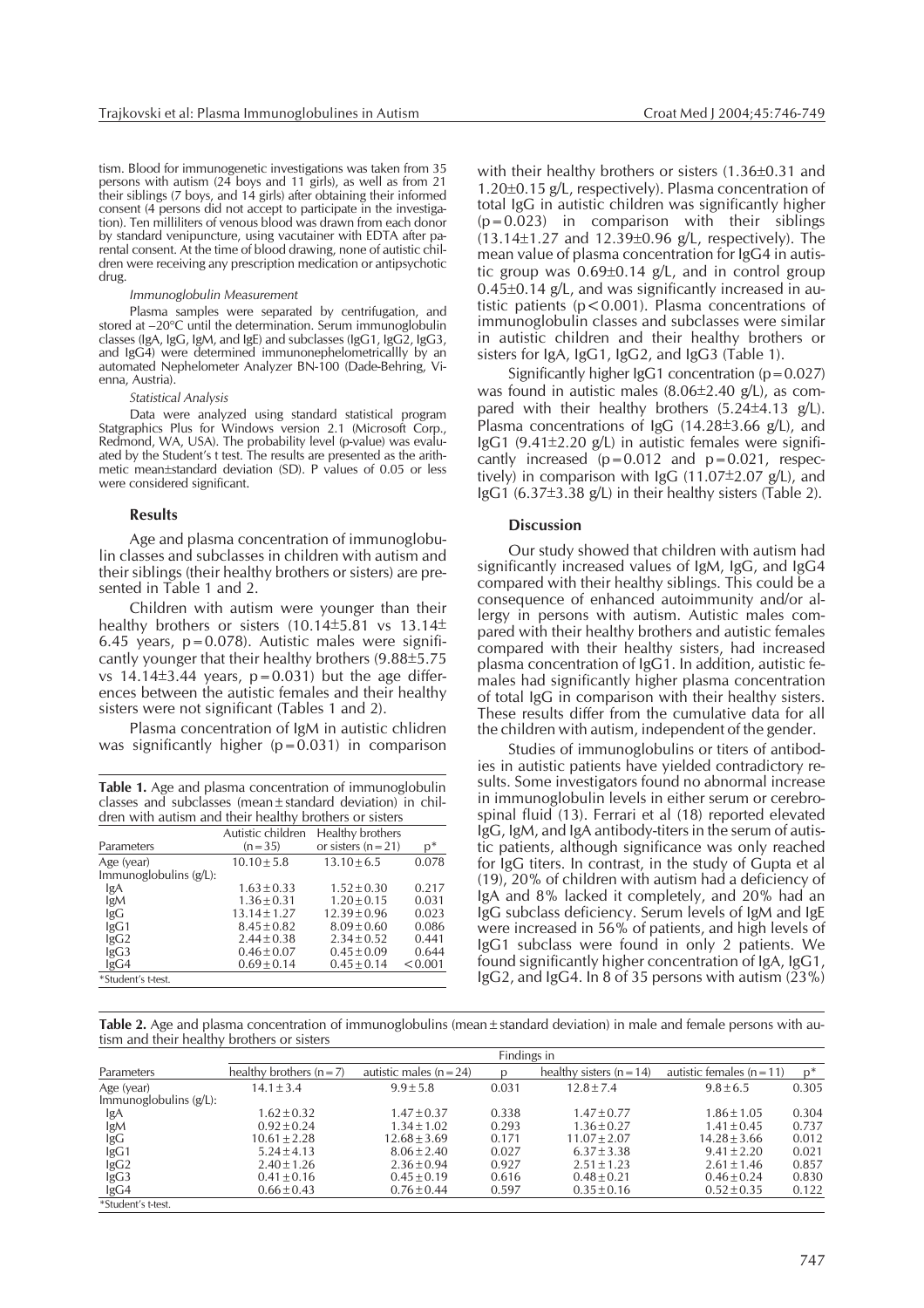we found lower levels of IgA compared to the normal values (data are not shown). Wareen et al (12) reported that 20% of individuals with autism had low serum IgA. Thus, IgA deficiency is more common in autism than in normal white population.

Low levels of IgG, IgA, and IgM and subfractions of IgG were found by Zimmerman et al (6). They reported several autistic patients, positive for antinuclear antibodies, characteristic for autoimmune disorders like lupus or rheumatoid arthritis (6). Croonenberghs et al (7), found increased serum concentrations of IgG, IgG2, and IgG4. They reported positive correlations between social problems and total serum proteins and serum gamma globulins, as well as between the withdrawal of the symptoms and total serum proteins and serum albumin and IgG.

Intravenous immunoglobulin infusions have been tested as immunotherapy for autism (11), although the preliminary results are inconclusive and there is a risk of potentially fatal transmission of blood-borne pathogens. In a double-blind and placebocontrolled crossover study immunoglobulins and identical placebo injections were administered once in a dose of 0.4 g/kg strength (20). None of the clinician ratings (ABC factors and the symptom checklist scores) showed significant differences between placebo and immunoglobulins (20). Given a positive response rate of only 10% (13), along with the high costs of immunoglobulin treatments, the use of intravenous immunoglobulin to treat autistic children should be undertaken only with great caution.

Various results of specific immunoglobulines are published in the literature. IgG anti-brain autoantibodies were present in 27% of the sera from children with autism spectrum disorders, compared with 2% from healthy children. IgM autoantibodies were present in 36% of the sera from children with autism spectrum disorders compared with 0% of control sera (14, 21). Measles-IgG and HHV-6-IgG titers were moderately higher in autistic children but they did not significantly differ from normal controls. Singh et al (15), 1997 found a significant increase in incidence of neuron-axon filament protein (anti-NAFP) and anti-glial fibrillary acidic protein (anti-GFAP) in autistic subjects. Clinically, these autoantibodies may be related to autoimmune pathology in autism. Serum antibodies binding to rodent Purkinije cells and other neurons were detected in a mother of 3 children (the first normal, the second with autism, and the third with a severe specific language disorder), which supports the role of maternal antibodies in some forms of neurodevelopmental disorder (22).

Increased serum concentrations of IgGs in autism may point towards an underlying autoimmune disorder and/or an enhanced susceptibility to infections resulting in chronic viral infections, whereas the IgG subclass skewing may reflect different cytokinedependent influences on autoimmune B cells and their products. The reported IgG binding to the epithelial cell surface, lymphocyte infiltration, and increased crypt cell proliferation in the small bowel of children with autism, raised the possibility of autoimmunity in severe autism (23,24). More precise

results could be found if specific antibodies to invadors and autoantibodies to different CNS proteins are investigated in children with autism.

# **Acknowledgement**

This work was part of the project "Serum Immunoglobulins and Specific Food Allergens in the Persons with Autism in Republic of Macedonia" sponsored by the Ministry of Sciences of Republic of Macedonia (Grant No. 40221400/0). Special thanks go to Olivija Efinska-Mladenovska and Elena Zharieva for their valuable help, and to Dr Aleksandar Petlichkovski for critical reading of the manuscript.

# **References**

- 1 American Psychiatric Association. Diagnostic and statistical manual of mental disorders. 4th ed. Waschington (DC): Amer Psychiatric Pub; 1994.
- 2 Korvatska E, Van de Water J, Anders TF, Gershwin ME. Genetic and immunologic considerations in autism. Neurobiol Dis. 2002;9:107-25.
- 3 Vojdani A, Pangborn JB, Vojdani E, Cooper EL. Infections, toxic chemicals and dietary peptides binding to lymphocyte receptors and tissue enzymes are major instigators of autoimmunity in autism. Int J Immunopathol Pharmacol. 2003;16:189-99.
- 4 Warren RP, Singh VK, Averett RE, Odell JD, Maciulis A, Burger RA, et al. Immunogenetic studies in autism and related disorders. Mol Chem Neuropathol. 1996;28: 77-81.
- 5 Fiumara A, Sciotto A, Barone R, D'Asero G, Munda S, Parano E, et al. Peripheral lymphocyte subsets and other immune aspects in Rett syndrome. Pediatr Neurol. 1999;21:619-21.
- 6 Zimmerman AW, Potter NT, Stakkestad A, Frye VH. Serum immunoglobulins and autoimmune profiles in children with autism (Abstract). Ann Neurol. 1995;38:528.
- 7 Croonenberghs J, Wauters A, Devreese K, Verkerk R, Scharpe S, Bosmans E, et al. Increased serum albumin, gamma globulin, immunoglobulin IgG, and IgG2 and IgG4 in autism. Psychol Med. 2002;32:1457-63.
- 8 Jyonouchi H, Sun S, Itokazu N. Innate immunity associated with inflammatory responses and cytokine production against common dietary proteins in patients with autism spectrum disorder. Neuropsychobiology. 2002; 46:76-84.
- 9 Singh VK, Warren R, Averett R, Ghaziuddin M. Circulating autoantibodies to neuronal and glial filament proteins in autism. Pediatr Neurol. 1997;17:88-90.
- 10 Warren RP, Yonk J, Burger RW, Odell D, Warren WL. DR-positive T cells in autism: association with decreased plasma levels of the complement C4B protein. Neuropsychobiology. 1995;31:53-7.
- 11 Gupta S. Immunological treatments for autism. J Autism Dev Disord. 2000;30:475-9.
- 12 Warren RP, Margaretten NC, Pace NC, Foster A. Immune abnormalities in patients with autism. J Autism Dev Disord. 1986;16:189-97.
- 13 Plioplys AV, Greaves A, Yoshida W. Anti-CNS antibodies in childhood neurologic diseases. Neuropediatrics. 1989;20:93-102.
- 14 Connolly AM, Chez MG, Pestronk A, Arnold ST, Mehta S, Deuel RK. Serum autoantibodies to brain in Landau-Kleffner variant, autism, and other neurologic disorders. J Pediatr. 1999;134:607-13.
- 15 Singh VK, Lin SX, Yang VC. Serological association of measles virus and human herpesvirus-6 with brain